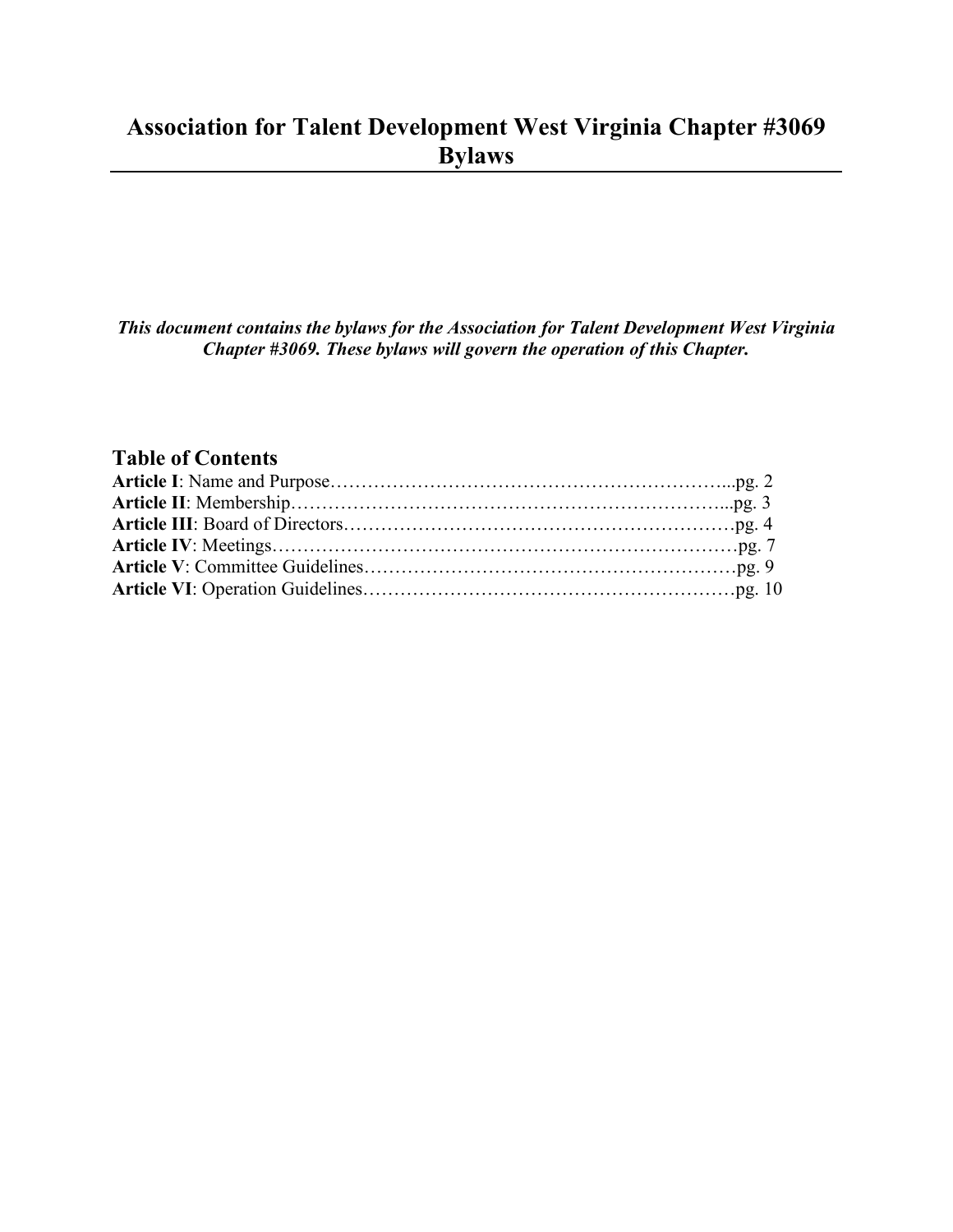# **Article I: Name and Purpose**

### **Section A: Name**

The name of this organization is Association for Talent Development (ATD) West Virginia Chapter #3069 (hereinafter referred to as the "Chapter"). The Chapter's headquarters is located in Charleston, West Virginia, 5209 Purdy Dr. Charleston, WV, 25313.

### **Section B: Mission**

The Association for Talent Development (ATD) West Virginia Chapter #3069 operates as a chapter under the world's largest association dedicated to workplace learning and performance improvement professionals. The West Virginia Chapter strives to work alongside the public and private sector to provide expertise, solutions, and opportunities that advance workplace learning and performance efforts in West Virginia.

#### **Section C: Affiliation with the Association**

The Chapter is in affiliation with the American Society for Training and Development ("ASTD"), which is doing business under the trade name Association for Talent Development (ATD), a nonprofit society exempt from federal tax under Section  $501(c)(3)$  of the Internal Revenue Code of 1986.

# **Section D: Governance and Management of Chapter**

The Chapter shall be governed by a Board of Directors, elected by members. The Board of Directors shall enact policies within the limits prescribed by these bylaws.

#### **Section E: Purpose**

These bylaws are the internal rules and regulations that will guide the Chapter's activities. Notwithstanding any other provisions of these bylaws, the Chapter shall not carry on any activities not permitted to be carried on by: (i) an organization exempt from federal income tax under IRS Section 501(c)(3).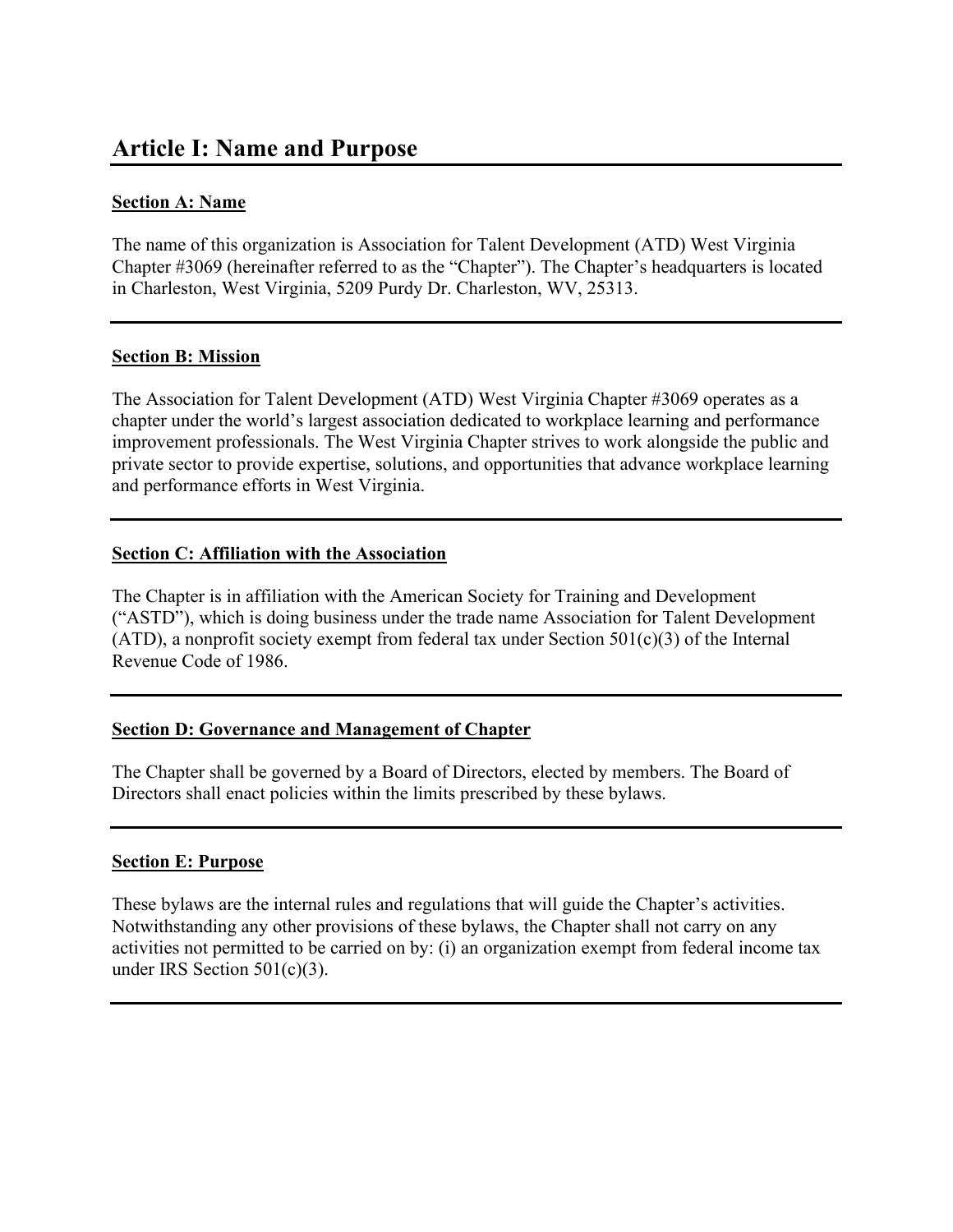### **Section F: Equal Opportunity**

This Chapter offers equal opportunity to all eligible members, regardless of race, color, creed, religion, national origin, age, gender, sexual orientation, marital status, political affiliation, veteran status, physical or mental impairment.

### **Section G: Political Activities**

This Chapter shall not devote more than an insubstantial part of its activities to influencing legislation or propaganda. This Chapter shall not directly or indirectly participate in any political campaign on behalf of or in opposition of any candidate for public office.

### **Section H: Inurement**

No part of the net earnings of this Chapter shall inure to the benefit of, or be distributable to, its directors, officers, employees, or other private persons, except that the Chapter shall be authorized and empowered to pay reasonable compensation for services rendered and to make payments and distributions in furtherance of IRC Section 501(c)(3) purposes.

# **Article II: Membership**

# **Section A: Membership and Dues**

- o Membership is open to anyone who supports the mission and vision of the Chapter and subscribes to the bylaws.
- o A member has the right to hold office, vote, and is eligible for all rights and privileges of the Chapter.
- o With the exception of Board members, dues are payable **annually**, or by the last day of the membership expiration month. Board members dues are paid **bi-annually**.
- o The Board of Directors determines the amount of dues, and reserves the right to adjust the cost of dues to satisfy the organization's objectives.
- o Dues paid by an individual are **non-refundable** and **non-transferrable**.
- o Dues purchased as part of a corporate membership package are **non-refundable** but are **transferrable**.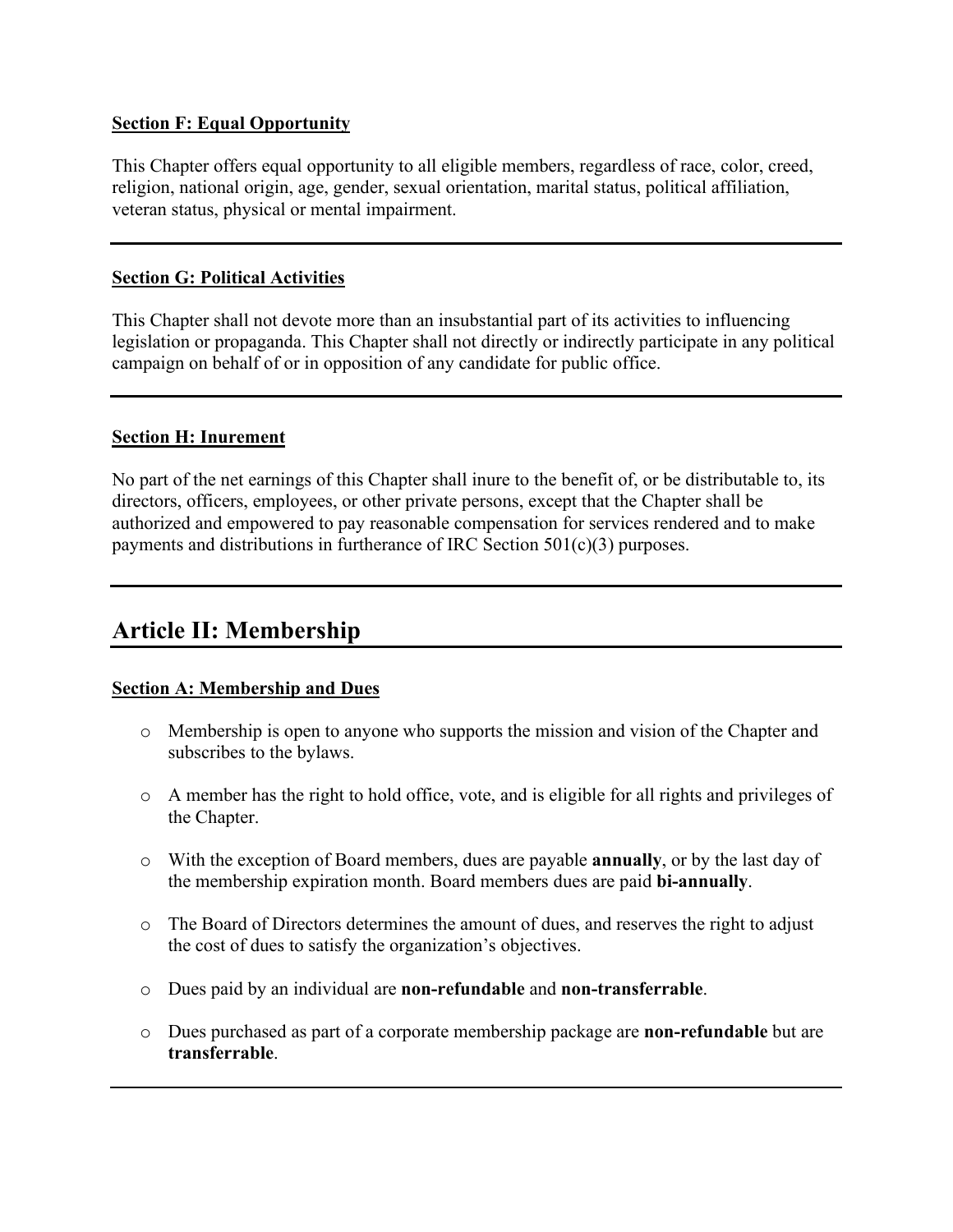### **Section B: Student Membership**

o Students who are considered full-time by their respective college or university may join the Chapter for a reduced rate, as established by the Board of Directors.

#### **Section C: Termination of Membership**

Members are subject to termination or suspension if:

- o Their conduct is detrimental to the Chapter as determined by a **two-thirds (2/3)** vote of the Board of Directors.
- o A member is delinquent in paying dues after a **30-day grace period**. Members can be reinstated when their due dates are paid for the year, and could be subject to discretionary penalty at the discretion of the Board.

# **Article III: Board of Directors**

# **Section A: Board of Directors Rules and Regulations**

The following rules apply:

- o The Board consists of seven positions: President, Past President, Vice President of Marketing and Communications, Vice President of Membership, Vice President of Geographical and Special Interest Groups, Vice President of Programming, and Vice President of Finance.
- o Members of the Board are responsible for directing affairs of the Chapter.
- o Members of the Board serve without compensation, but with Board approval, may be reimbursed for actual expenses incurred.
- o Members of the Board must be National ATD members, in good standing.

#### **Section B: Board Member Positions**

### **President**

Serves a term of **two (2)** consecutive years. Chairs board meetings (virtual or in-person), and directing the activities of other Board members.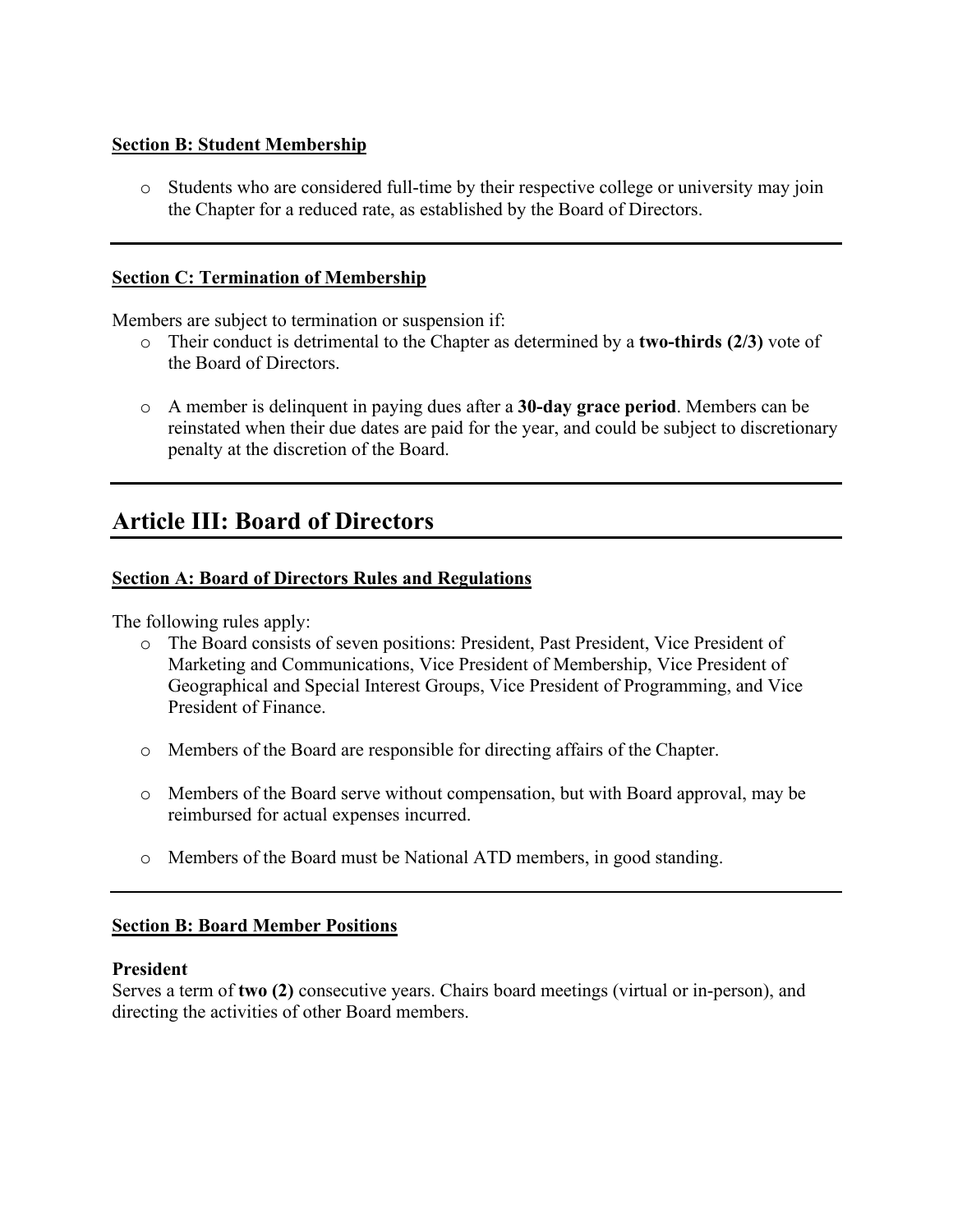#### **Past President**

Serves a term of **two (2) years**, after filling the role of President, to advise the President. Not required to attend board meetings but, rather, to be an experienced resource for the Board members.

# **VP of Marketing and Communications**

Serves a term of **two (2)** consecutive years. Provides leadership and guidance in the use of technology and social media for Chapter operations and communications, including the website and web-based tools and applications.

### **VP of Membership**

Serves a term of **two (2)** consecutive years. Manages the overall membership function including the design and implementation of programs that broaden membership engagement for the Chapter, increasing membership by an identified goal, and retaining current members. Coordinates the work of SIGs, GIGs, and student relations, with the President and other Board members.

### **Vice President of Geographic & Special Interest Groups (GIGs & SIGs)**

Serves a term of **two (2)** consecutive years. Oversees the Chapter's geographic and special interest groups to ensure there are benefits to our membership.

### **VP of Programming**

Serves a term of **two (2)** consecutive years. Oversees the Chapter's programming function, including responsibility for topic/speaker selection, venue selection, and overall meeting management and reporting.

#### **VP of Finance**

Serves a term of **two (2)** consecutive years. Manages the overall finances of the Chapter, including budgeting, reporting, safeguarding assets, and maintaining IRS and other regulatory compliance to ensure the Chapter's  $501(c)(3)$  non-profit status is maintained.

# **Section C: Elections and Executive Committee**

The following rules apply:

- o Board positions are elected **bi-annually** by members, with the President rotating years with other positions.
- o The Board will select an Executive Committee responsible for preparing a slate of nominees for officers.
- o The Executive Committee will be comprised of **four (4)** Chapter members in good standing.
- o Approval of the slate occurs no later than the August Board Meeting.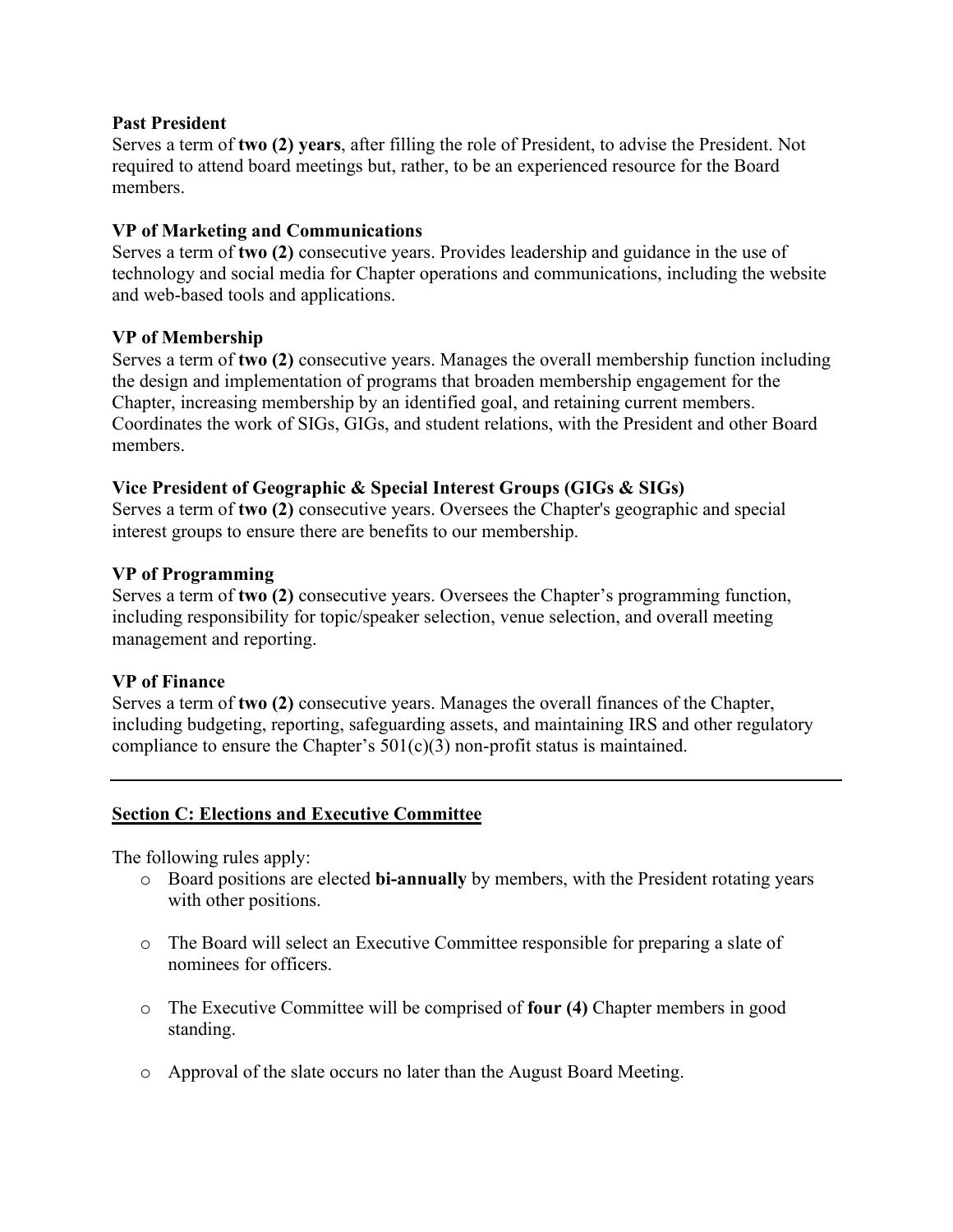- o Upon approval by the Board, the slate will be presented to the general membership for a vote. **Majority** of those who vote must approve the slate in order for it to be valid.
- o Elections will occur in August, with Board mentoring and succession planning occurring in October-December.
- o Terms of office are measured annually from **January 1st-December 31st**.

# **Section D: Filling Open Board Positions**

At the discretion of the current Board of Directors, and with majority approval, the most qualified candidate will fill vacated or newly created Board positions. The term of such appointment shall be until the next regularly elected Board takes office.

Should multiple simultaneous vacancies occur with the Board of Directors, the remaining Board members shall appoint, by **majority vote**, individuals to fill such positions until a special election can be held to fill them. The term of such appointment may not be extended beyond the next regularly scheduled Board election.

### **Section E: Succession Planning**

Succession planning will be supported by the following activities:

- o After elections in August, newly elected Board members prepare for their office by learning about their responsibilities from October-December, before serving their respective terms, beginning in January.
- o The President is responsible for the overall development and supervision of Board training, which includes:
	- The opportunity to benefit from attending monthly Board meetings
	- Review of Board member resources
	- Discussions with current officeholders

# **Section F: Travel and Development Expense**

Reimbursement of travel expenses and budget permitting:

o Each year, the following year's Board-elects are encouraged to attend the ATD Annual Leaders Conference (ALC). They may seek reimbursement for expenses within the annual budget.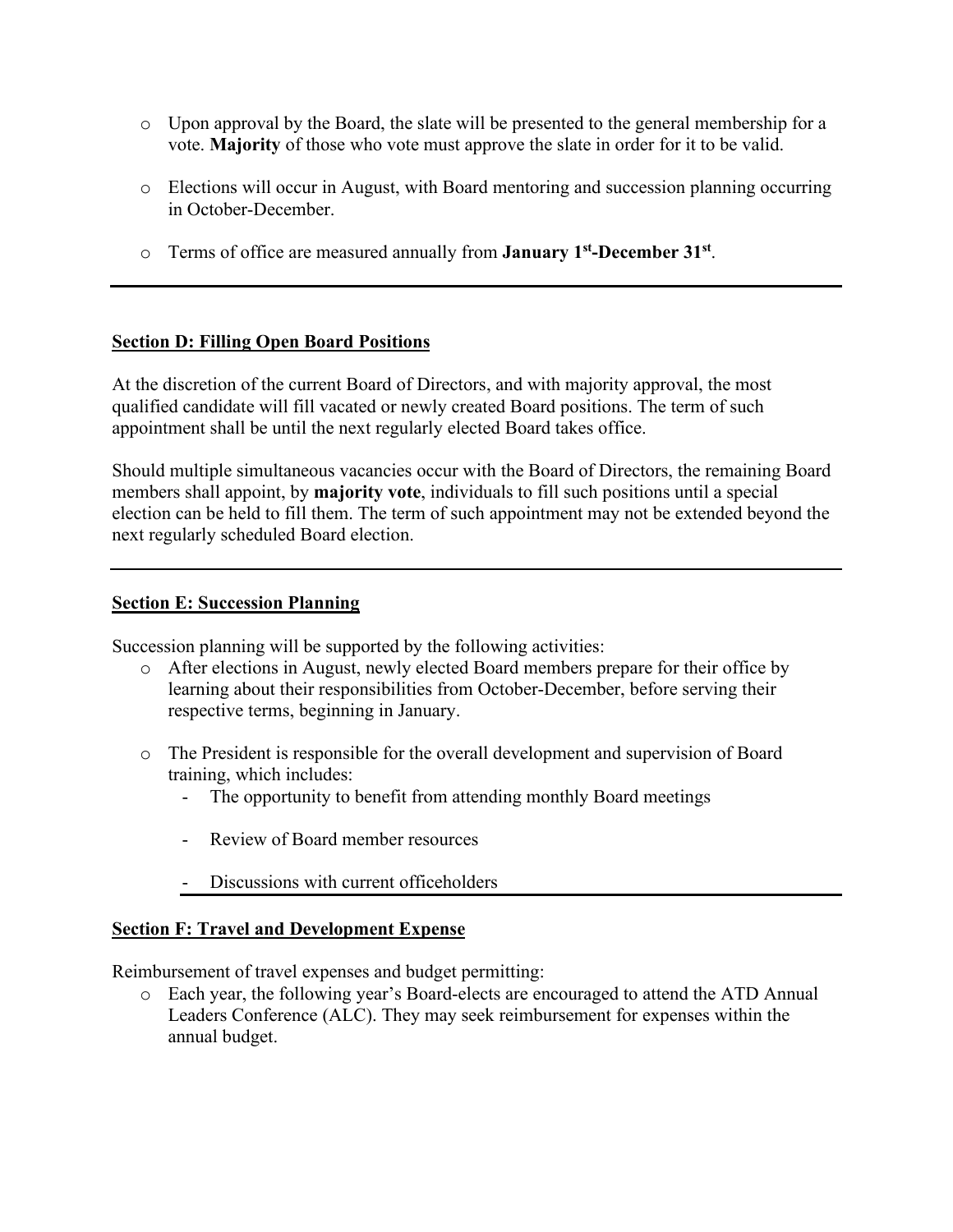- o Local Chapter members serving on National-level ATD committees will be eligible for reimbursed expenses up to a maximum of **\$500** annually based upon budgetary availability.
- o If attending the ATD International Conference and Exposition (ICE), Board members may seek reimbursement for expenses up to a maximum of **\$250** for actual costs incurred associated with the attendance of the Chapter Leaders' Workshop, occurring immediately prior to ICE based upon budgetary availability.

### **Section G: Disciplinary Action, Termination, or Resignation**

Disciplinary action will be applicable if:

- o Non-performance of duties
- o Missing three board meetings without being excused by the President and/or without sending a committee member-substitute.
- o Misconduct determined to be detrimental to the Chapter
- $\triangleright$  Termination notice must be in writing from the President.
- $\triangleright$  Resignation notice of a Board member must be in writing, addressed to the President at least **two (2) weeks** before the effective date.

# **Article IV: Meetings**

#### **Section A: Board Meetings**

- o Board of Directors must meet at least **six (6)** times annually.
- o Board meetings will be a mixture of in-person meetings and conference calls.
- o The Board establishes times and dates for scheduled Board meetings at the beginning of each Board year.
- o Notice of meetings shall be published at least **ten (10)** days in advance.
- o Board agendas and minutes are available to members only on the [atdwv.org](http://www.atdwv.org/) Chapter website within **five (5)** business days.
- o Board minutes will not be considered official until the Board has approved them, unless the meeting is recorded.
- o Recordings of virtual meetings may serve as meeting minutes in lieu of physical retention of minutes.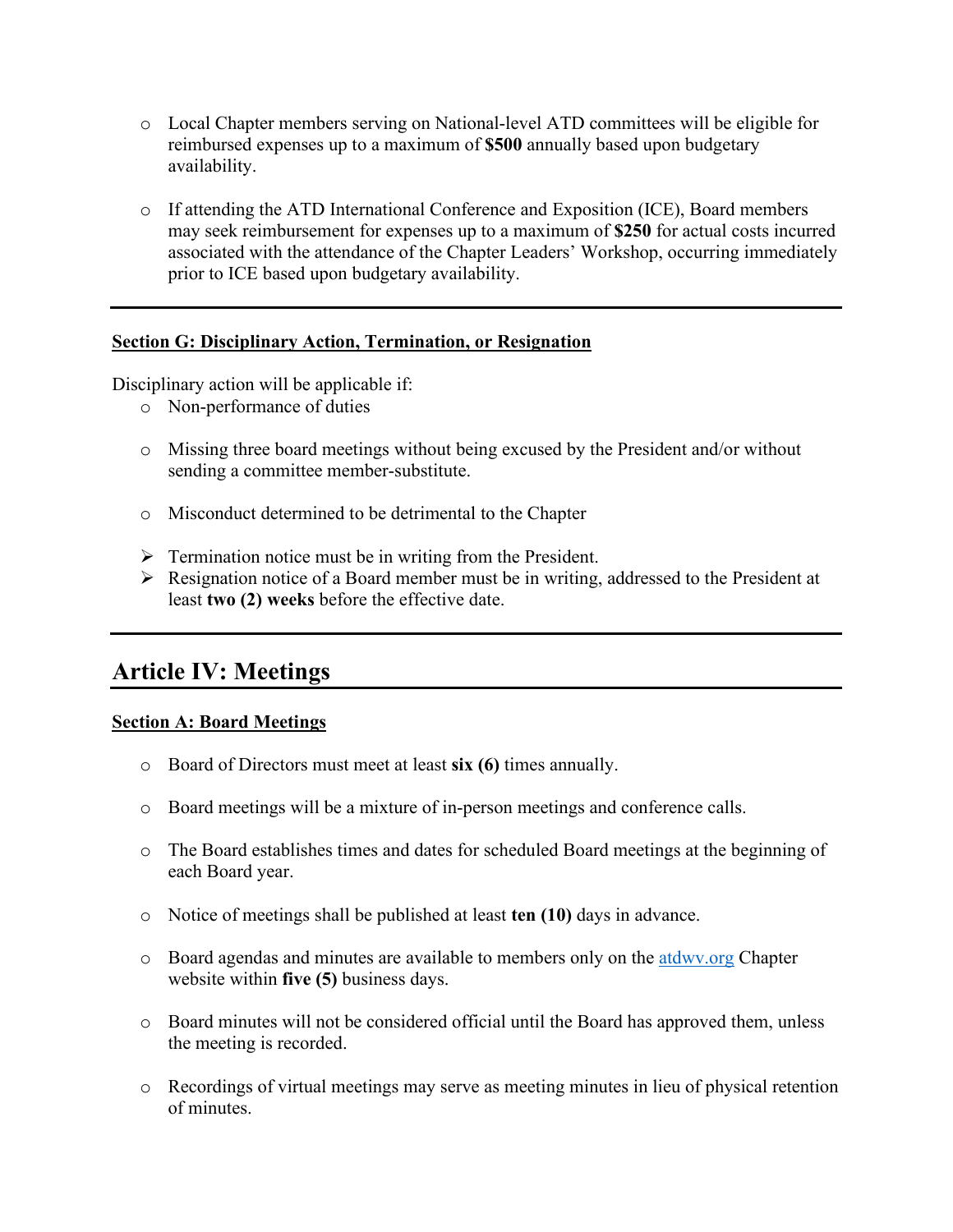#### **Section B: Special Meetings**

The President may call a special meeting of the Board of Directors at any given time. Dates of the special meeting are published at least **ten (10)** days in advance. Special meetings can only occur at a maximum of **three (3)** times per year.

#### **Section C: Decision Process**

- o A quorum for the transaction of business of the Board of Directors is a **majority**.
- o A quorum is reached when **seventy (70%) percent** of the Board of Directors have voted.
- o Decisions are made based on a **majority vote** of those Board members present.
- o Issues requiring a **majority vote (70%)** of the Board may be in person, or in writing.
- o One vote will be counted for each Board position, regardless of the number of seated vice presidents.

# **Section D: Annual Board Planning Event**

The annual Board planning event, which does not constitute a regular or special meeting, is for the purpose of:

- o Building a team philosophy
- o Reviewing and updating the Chapter's strategic plan
- o Setting annual objectives for the next Board year
- o Initiating Chapter budget for the next Board year

#### **Section E: Chapter Meetings**

- o The Board will establish the dates for the Annual Meeting of the Chapter. Members are notified of the time and date at least **ten (10) days** in advance of the meeting.
- $\circ$  Professional meetings and other activities may be offered through the year (ex. Lunch & Learn, Book Club, etc.).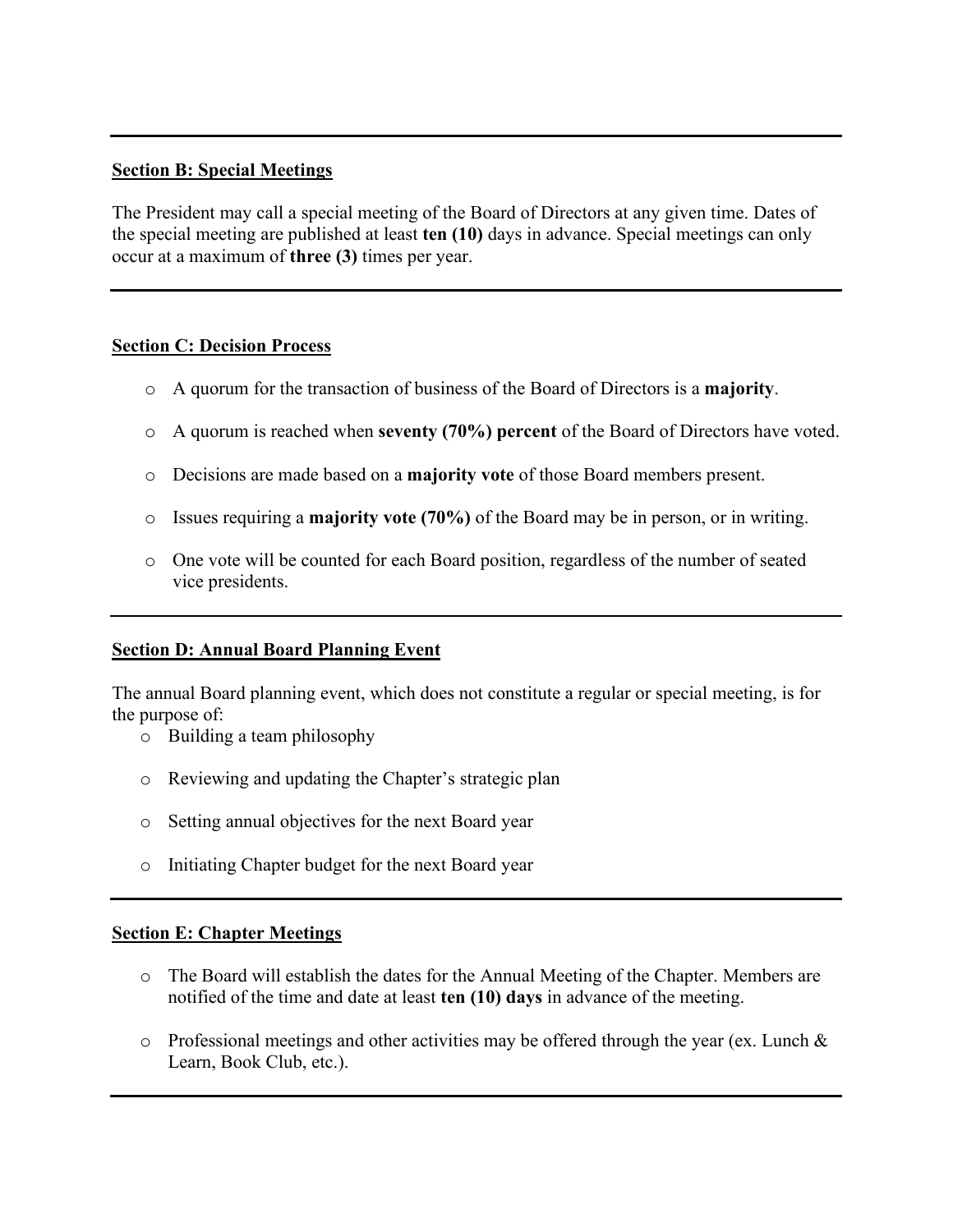# **Section F: Presenter's Guidelines on Promoting Material**

During Chapter sponsored events, the following will apply:

- o One of the primary functions of ATD is member networking, which in certain cases may include members making other members aware of products and services they market.
- o The Chapter promotes networking through such activities as member exhibit tables and website & webinar advertising.
- o When members are presenting at Chapter meetings, the functions are considered noncommercial forums, and presenters are not to promote their products and services in a direct manner for personal or corporate use.
- o When sponsors are presenting at Chapter meetings, the functions are considered commercial forums, and presenters may promote their products and services in a direct manner for personal or corporate use with Board discretion.

# **Article V: Committee Guidelines**

### **Section A: Committees**

Official committees included, but are not limited to:

#### **Communication Committee**

The Communication Committee publishes **bi-monthly** online newsletters, updates the website, and promotes the Chapter in the community. Anyone with an interest or background in marketing and public relations is welcome to join.

#### **Finance Committee**

The Finance Committee helps the Chapter raise the funds necessary for operation. Members work on meeting sponsorship goals and gathering monetary and in-kind donations for Chapter use.

#### **Membership Committee**

The Membership Committee is responsible for recruiting and welcoming new members to the Chapter as well as retaining current members. This committee promotes the Chapter and assists in coordinating networking and career development activities for members. Committee members attend regular meetings and often act as "greeters" for new members at the monthly programs.

#### **GIG & SIG Committee**

The GIG & SIG Committee is responsible for developing and hosting chapter events and recruiting and welcoming new members to the Chapter as well as retaining current members.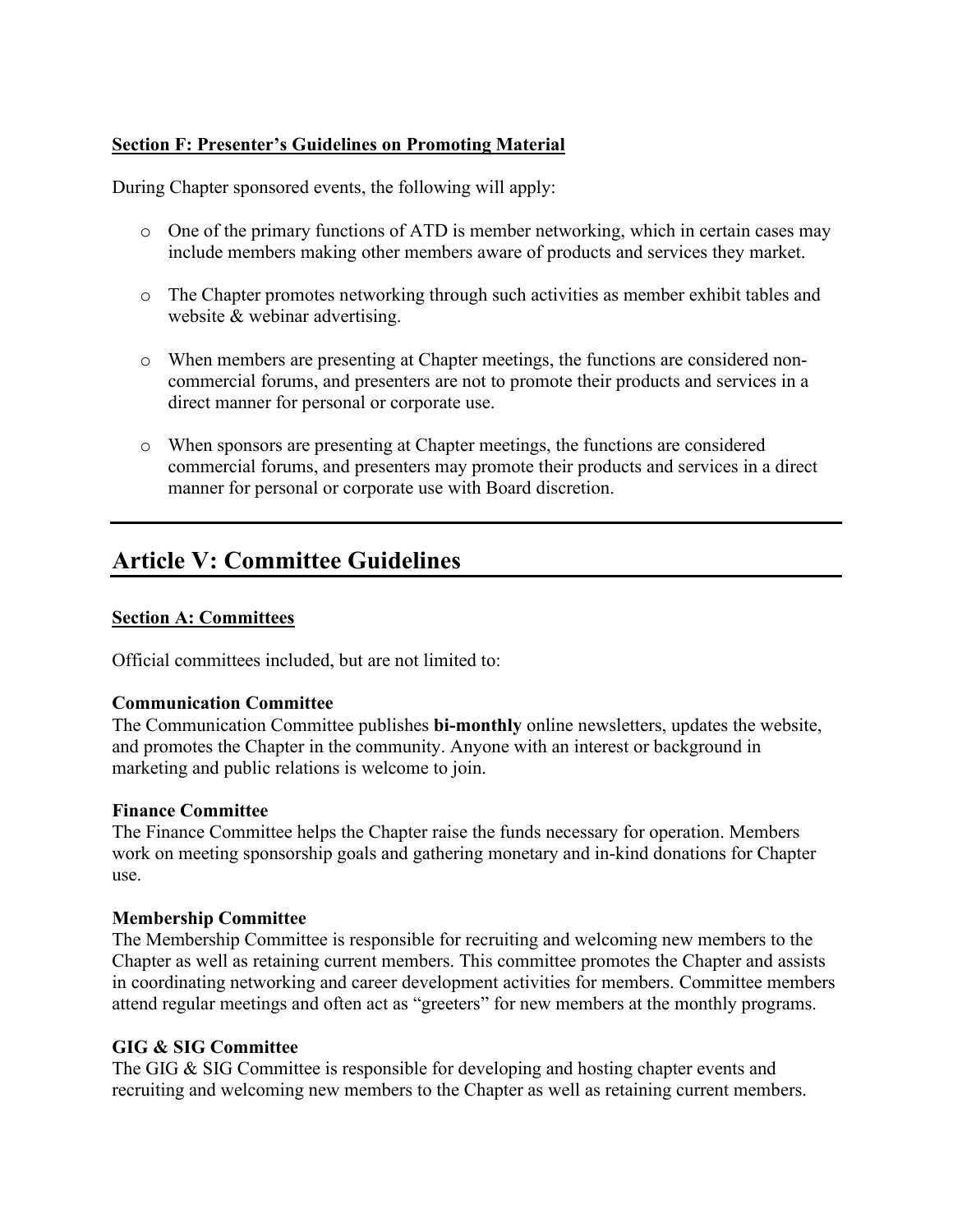This committee promotes GIG & SIG events, and assists in coordinating networking and career development activities for members.

#### **Programs Committee**

The Program Committee organizes the monthly programs in order to best meet the Chapter needs. Members also conduct program evaluations. At each monthly program, one member introduces the program speaker.

### **Special Events Committee**

The Special Events Committee plans and coordinates additional learning opportunities for the Chapter.

\*\* The President can appoint members to an ad hoc committee to perform a special function. Once the function is completed, the committee may be dissolved.

### **Section B: Committee Recruitment and Purpose**

The following duties will be completed by the Project Manager/Committee Chair:

- o Project Managers are responsible for recruiting their committee members, beginning immediately after their appointment.
- o Each committee will identify purpose, responsibilities, and goals annually.

# **Article VI: Operation Guidelines**

# **Section A: ATD Chapter Affiliation Requirements (CARE)**

- o This Chapter will meet CARE requirements, as established by the National ATD.
- o This Chapter will submit an annual assessment to ATD headquarters to demonstrate alignment with CARE.

#### **Section B: Chapter Finance and Expenses**

- o The fiscal year is the calendar year.
- o The Board of Directors approves the budget for the year **by December 31st** of the previous year.
- o Expenses that exceed budget line items by **\$100** require prior approval from the Board.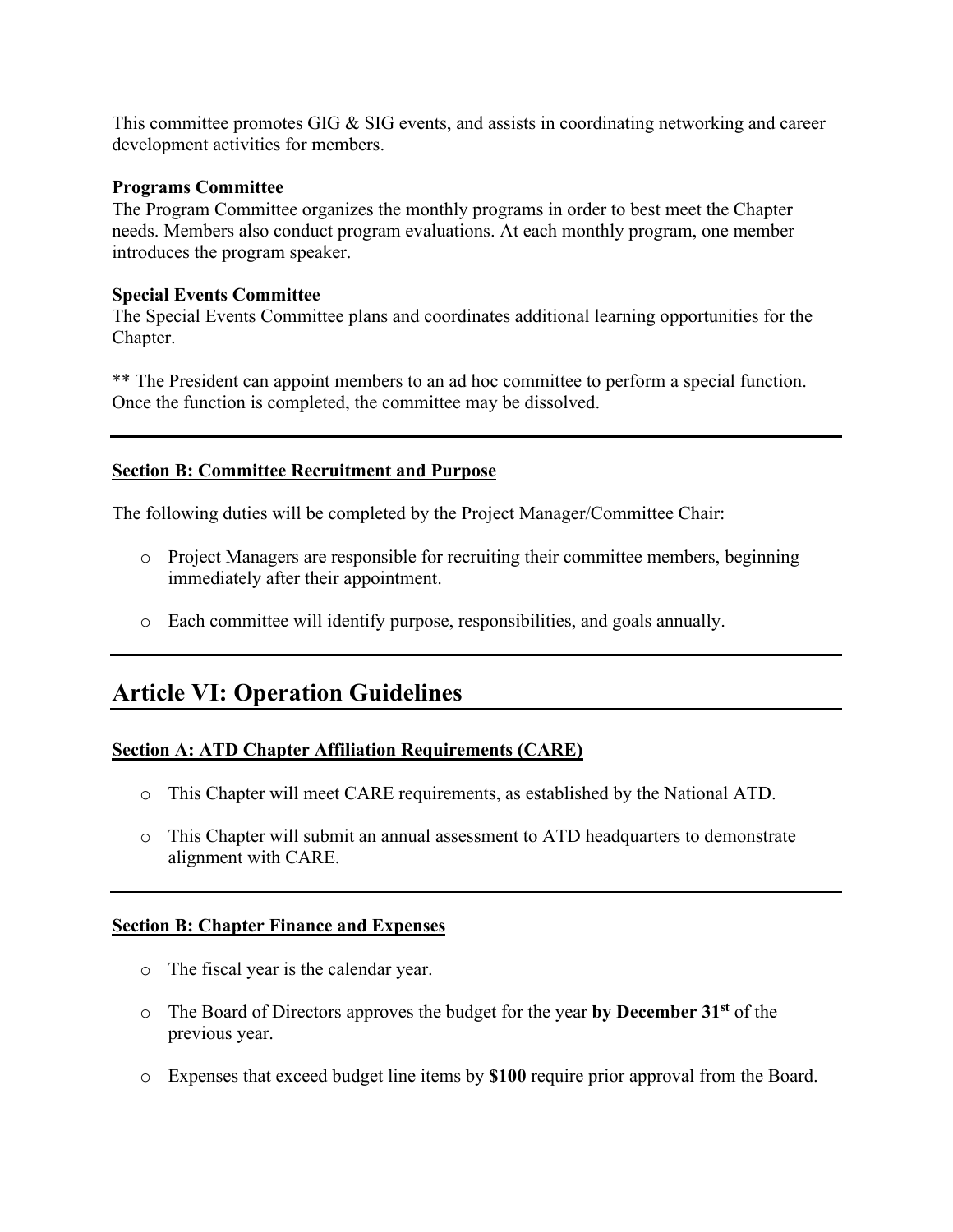- o The Board ensures an annual internal, or an individual or group not directly responsible for the management of the Chapter's finances, completes external financial review.
- o Chapter finances will be conducted in accordance with published international ATD Guidelines unless approved in writing by the Board.
- o Board members and their committees are authorized to incur expenses only as approved in the annual budget.
- o Chapter members not affiliated with a committee are not reimbursed for expenses without prior Board approval.
- o The committee's VP must approve all expenses submitted by a committee before the VP of Finance processes the payment. Board approval is required if expense is not included as part of the annual budget.

### **Section C: Reserve Funds**

The Reserve Fund must equal a minimum of **six (6) months** of operating expenses on a cash basis, based on the most recent annual budget. The actual dollar amount will be evaluated each year as part of the annual budget planning process.

#### **Section D: Member Communication**

It is the policy of this Chapter to email members with information on upcoming events and relevant information. This will include both ATD events and events from other reputable and respected organizations that are deemed relevant to the training industry.

- o As per the advertising guidelines, the Chapter will sell a one-time email to our members for a fee to outside advertisers. These advertisers will not receive the Chapter's email list. They will be required to send the email to the Chapter's VP of Marketing and Communication, who will, in turn, email our members.
- o The Chapter maintains a Membership Directory. This is strictly internal and designed to foster collaborative communication between members, and may not be used for nonapproved advertising, promotion, or solicitation of any kind.
- o At the discretion of the the Executive Committee, the Chapter will provide the opportunity to the following to send information to members on upcoming events and information: Society for Human Resource Management (SHRM), International Society for Performance Improvement (ISPI), and other ATD Chapters. This will not be done for a fee (unless postage is required), but it will be expected that said organization reciprocate. The Executive Committee will make determination of any other requests.